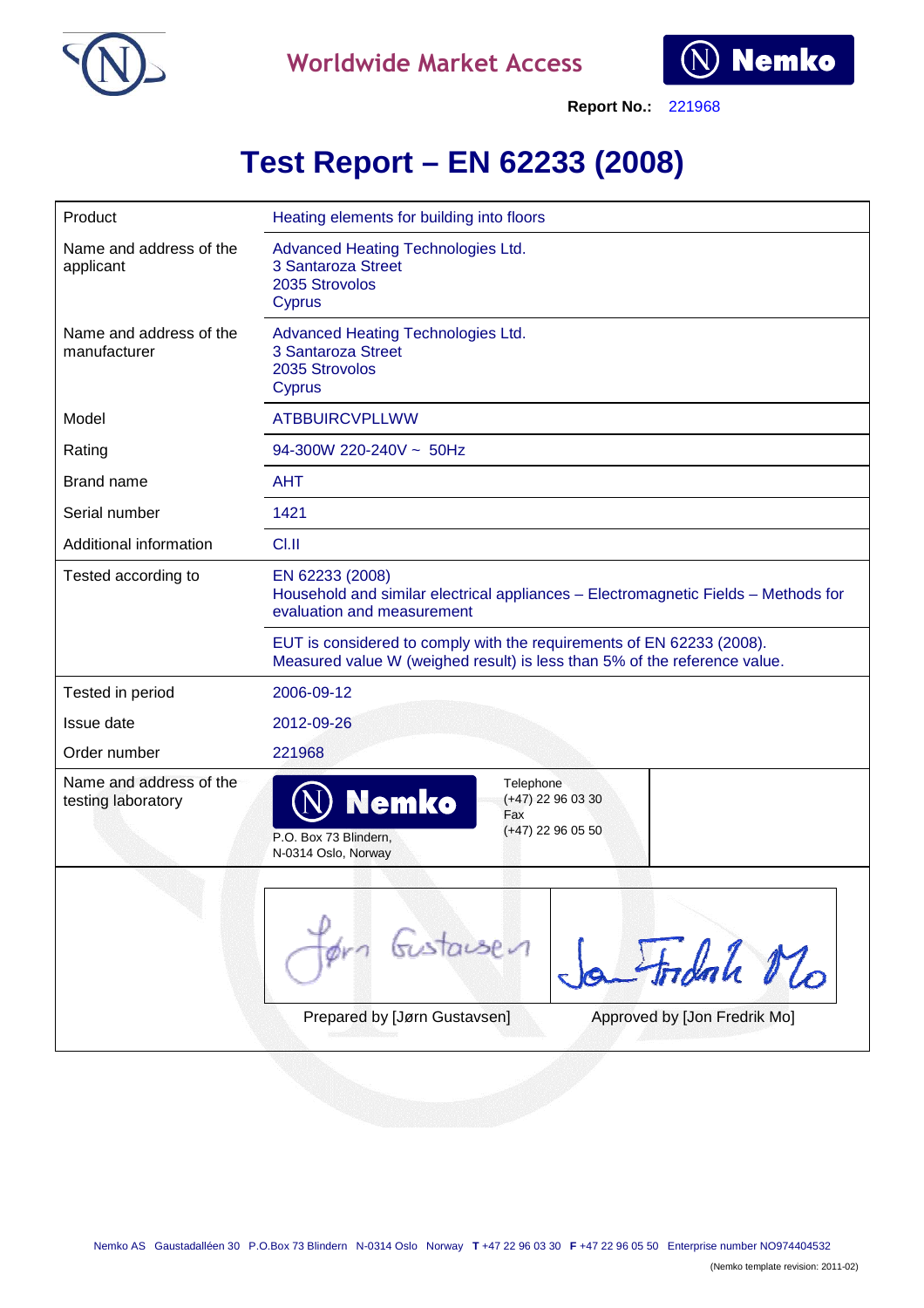



|                        | <b>REVISIONS</b> |           |           |                                         |
|------------------------|------------------|-----------|-----------|-----------------------------------------|
| <b>Revision number</b> | Date             | Order no. | By        | <b>Description</b>                      |
| 00                     | 2011-01-28       | 144977    | <b>KO</b> |                                         |
| 01                     | 2012-09-26       | 221968    | <b>JG</b> | Due to update standard and order number |

### **GENERAL REMARKS**

This report applies only to the sample(s) tested. It is the manufacturer's responsibility to assure the additional production units of this product are manufactured with identical electrical and mechanical components. The manufacturer is responsible to the Competent Authorities in Europe for any modifications made to the product, which result in non-compliance to the relevant regulations.

This report shall not be reproduced except in full without the written approval of Nemko.

# **CALIBRATION**

All instruments used in the tests given in this test report are calibrated and traceable to national or international standards. Between calibrations all test set-ups are controlled and verified on a regular basis.

#### **MEASUREMENT UNCERTAINTY**

Measurement uncertainties are calculated for all instruments and instrument set-ups used.

Note: Further information about measurement uncertainties will be given on request.

## **EVALUATION OF RESULTS**

The test is passed if the measurement value including the measurement uncertainty is equal to or below the limit line. If the measurement value is above the limit line, the test is not passed.

The instrumentation accuracy is within limits specified in the reference standard.

#### **VERDICTS**

Possible test case verdicts:

**Pass, Fail, N/A** = Not applicable, — = No verdict required. Placed in the column to the right (Verdict).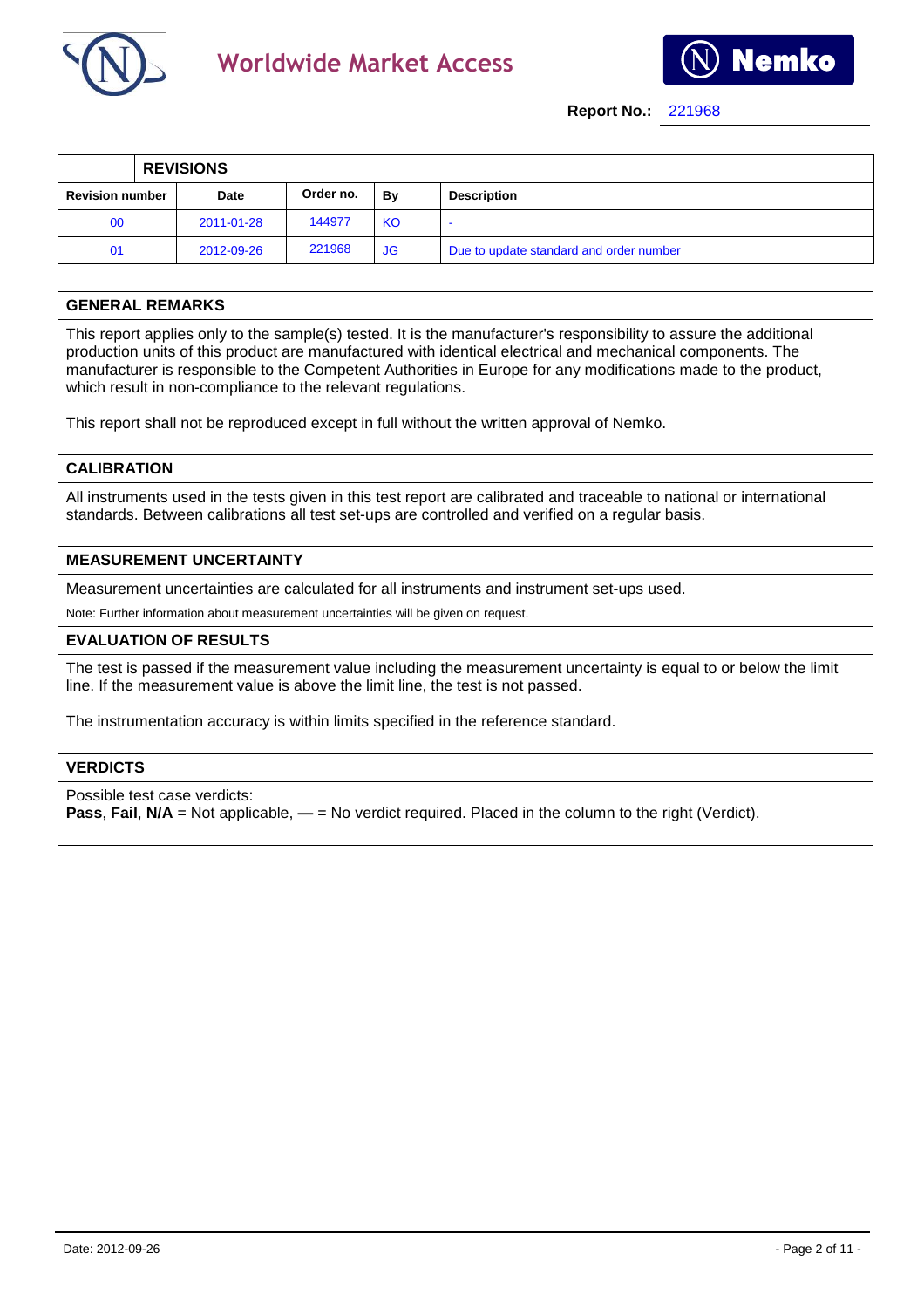



|                | LIST OF APPENDIXES / ENCLOSURES TO THE TEST REPORT        |
|----------------|-----------------------------------------------------------|
| <b>Annex A</b> | <b>Photos</b>                                             |
|                | <b>EuT</b>                                                |
|                |                                                           |
|                |                                                           |
|                |                                                           |
|                |                                                           |
|                |                                                           |
|                |                                                           |
| <b>Annex B</b> | <b>Recommended values</b>                                 |
|                | EN 62233 Table B.2 - Reference levels for magnetic fields |
|                | Diagram of the reference levels for magnetic fields       |
|                |                                                           |
|                |                                                           |
|                |                                                           |
|                |                                                           |
|                |                                                           |
|                |                                                           |
|                |                                                           |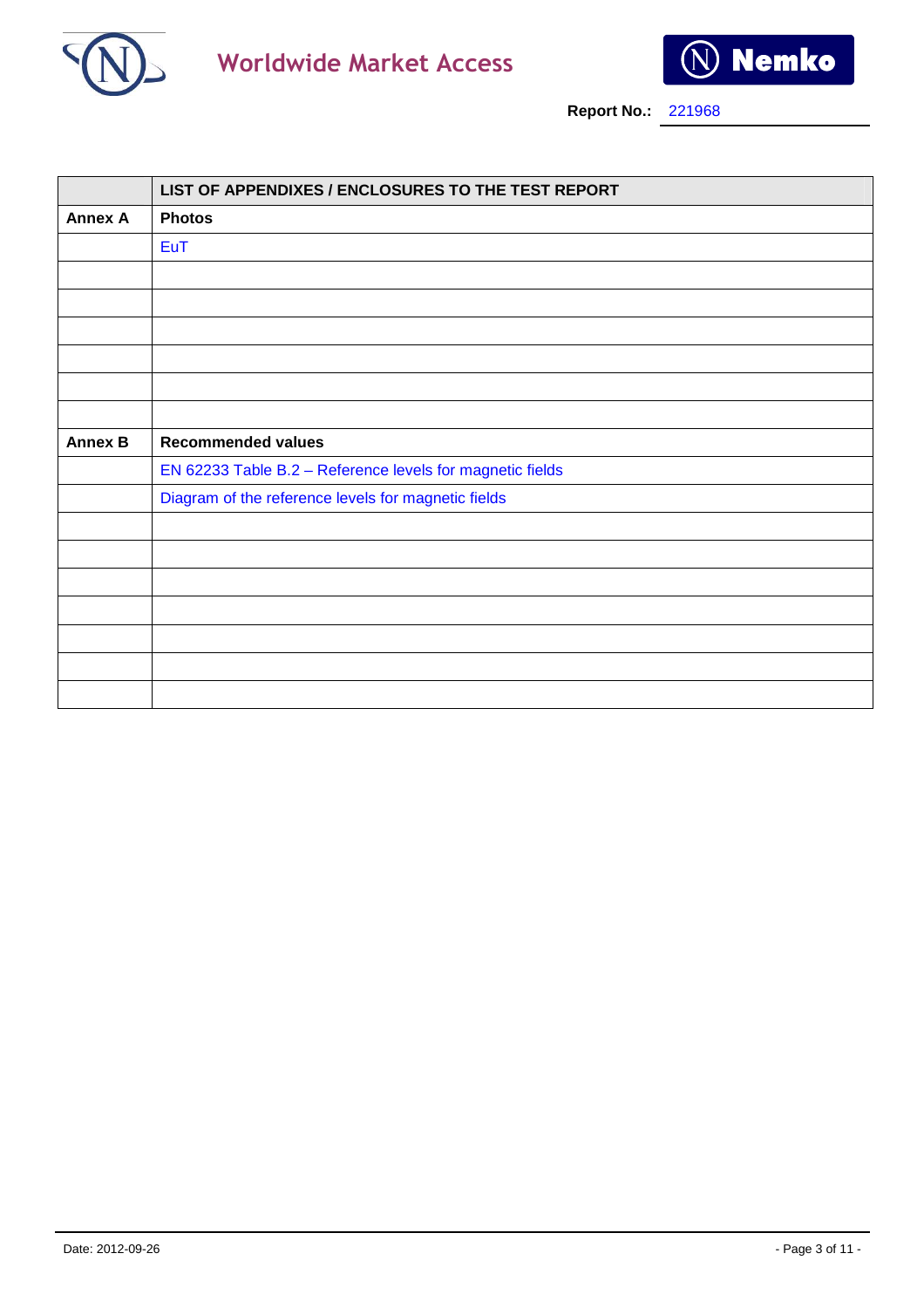



| <b>EQUIPMENT UNDER TEST (EUT)</b> |                                            |                     |                                                                                                                                                                       |                                           |            |
|-----------------------------------|--------------------------------------------|---------------------|-----------------------------------------------------------------------------------------------------------------------------------------------------------------------|-------------------------------------------|------------|
|                                   | <b>Description of product</b>              |                     |                                                                                                                                                                       | Heating elements for building into floors |            |
|                                   | <b>Modes of operation</b>                  |                     | Highest voltage according to rating, no settings on the product.                                                                                                      |                                           |            |
|                                   |                                            |                     | 298W power consumption during test.                                                                                                                                   |                                           |            |
|                                   | System functional block diagram            |                     | No diagram available                                                                                                                                                  |                                           |            |
|                                   |                                            |                     |                                                                                                                                                                       |                                           |            |
| Note:                             |                                            |                     |                                                                                                                                                                       |                                           |            |
|                                   | <b>System Components</b>                   |                     | Product is one self-contained unit                                                                                                                                    |                                           |            |
| SC no.                            | <b>Description</b>                         |                     | <b>Manufacturer</b>                                                                                                                                                   | <b>Type</b>                               | Serial No. |
| $\mathbf{1}$                      |                                            |                     |                                                                                                                                                                       |                                           |            |
| $\overline{2}$                    |                                            |                     |                                                                                                                                                                       | ÷                                         | Ē,         |
| Note:                             |                                            |                     |                                                                                                                                                                       |                                           |            |
|                                   | <b>Cables</b>                              |                     | No cable attached.                                                                                                                                                    |                                           |            |
| CA No.                            | <b>Connection</b>                          | <b>Manufacturer</b> | <b>Type</b>                                                                                                                                                           | <b>Number of leads</b>                    | Length     |
| $\mathbf{1}$                      |                                            |                     |                                                                                                                                                                       |                                           | l,         |
| $\overline{2}$                    |                                            |                     |                                                                                                                                                                       |                                           | Ξ          |
| Note:                             |                                            |                     |                                                                                                                                                                       |                                           |            |
|                                   | Product variants covered by this<br>report |                     | The following equipment variants are found to be identical or<br>similar to the model tested, and deemed to be covered by the<br>tests documented in this test report |                                           |            |
| VA no.                            | Variant                                    |                     | <b>Description of deviation</b>                                                                                                                                       |                                           |            |
| 1                                 | ٠                                          |                     |                                                                                                                                                                       |                                           |            |
| $\overline{2}$                    | $\blacksquare$                             |                     |                                                                                                                                                                       |                                           |            |
| 3                                 |                                            |                     |                                                                                                                                                                       |                                           |            |
|                                   |                                            |                     | Note: Assessment of product variants and opinions expressed are not part of the current accreditation                                                                 |                                           |            |
|                                   | <b>Additional information</b>              |                     | ÷,                                                                                                                                                                    |                                           |            |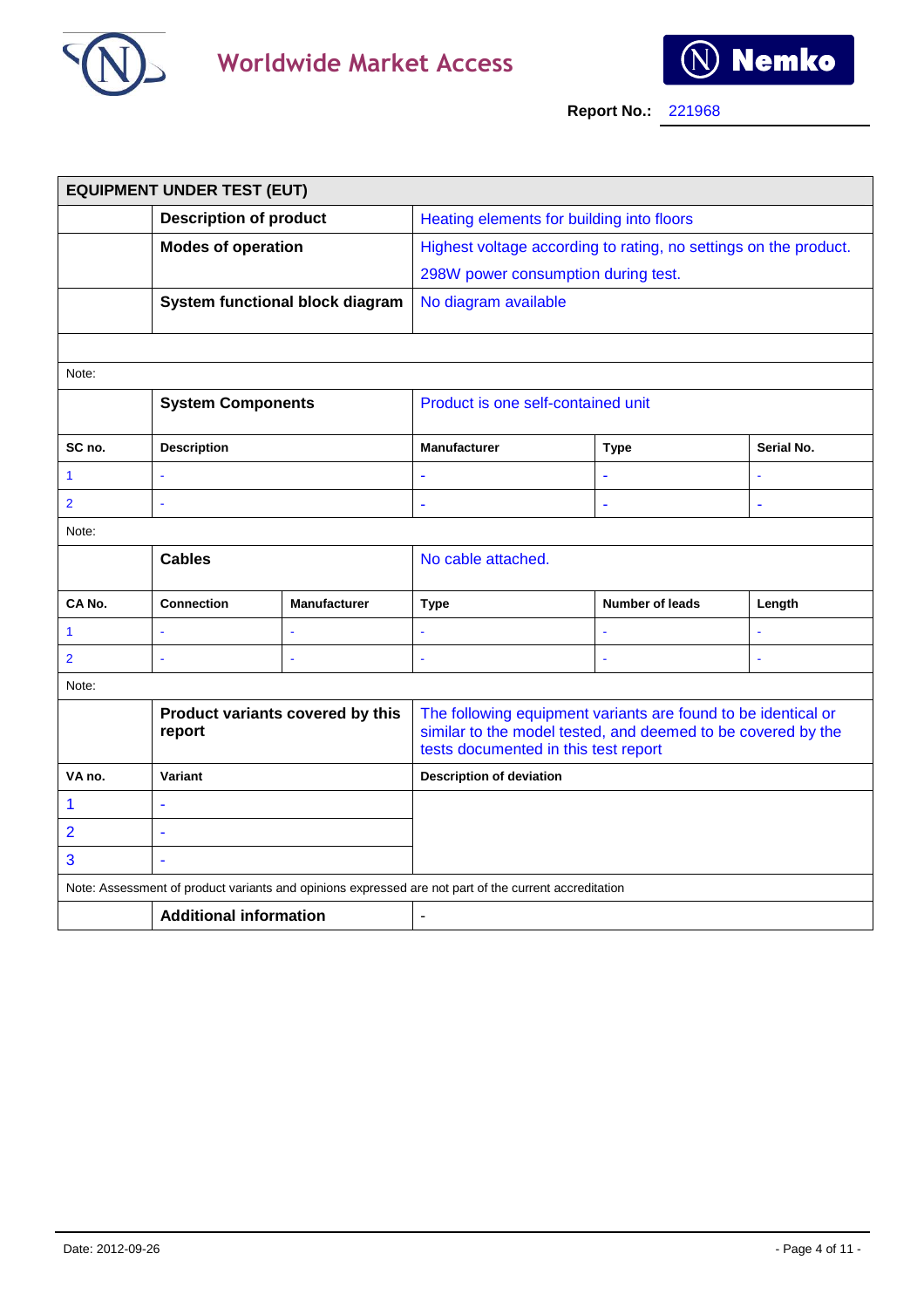



| <b>GENERAL TEST CONDITIONS</b> |                                                                                                                                                                                                                                           |  |
|--------------------------------|-------------------------------------------------------------------------------------------------------------------------------------------------------------------------------------------------------------------------------------------|--|
| Location                       |                                                                                                                                                                                                                                           |  |
| <b>Facilities</b>              | The tests documented in this report are all conducted in the test<br>facilities at Nemko AS in Oslo, Norway                                                                                                                               |  |
| Quality assurance              | Nemko AS is accredited by Norsk Akkreditering, according to<br>ISO 17025.                                                                                                                                                                 |  |
| Operating environment          | All tests and measurements were performed in a shielded<br>enclosure or a controlled environment suitable for the tests<br>conducted. The climatic conditions in the test areas are<br>automatically controlled and recorded continuously |  |

| <b>Power Supplied to EuT</b> |                                                              |
|------------------------------|--------------------------------------------------------------|
| General                      | Filtered electrical power was available for operation of EuT |
| Voltage                      | 240 V                                                        |
| Type                         | <b>AC</b>                                                    |
| Frequency                    | 50Hz                                                         |
| Grounding                    | Not grounded                                                 |

| <b>Climatic Conditions</b> |                                                      |
|----------------------------|------------------------------------------------------|
| Ambient temperature        | 23 $\degree$ C (accepted range: 15 - 25 $\degree$ C) |
| <b>Relative humidity</b>   | 45%RH                                                |
| Atmospheric pressure       | 100kPa                                               |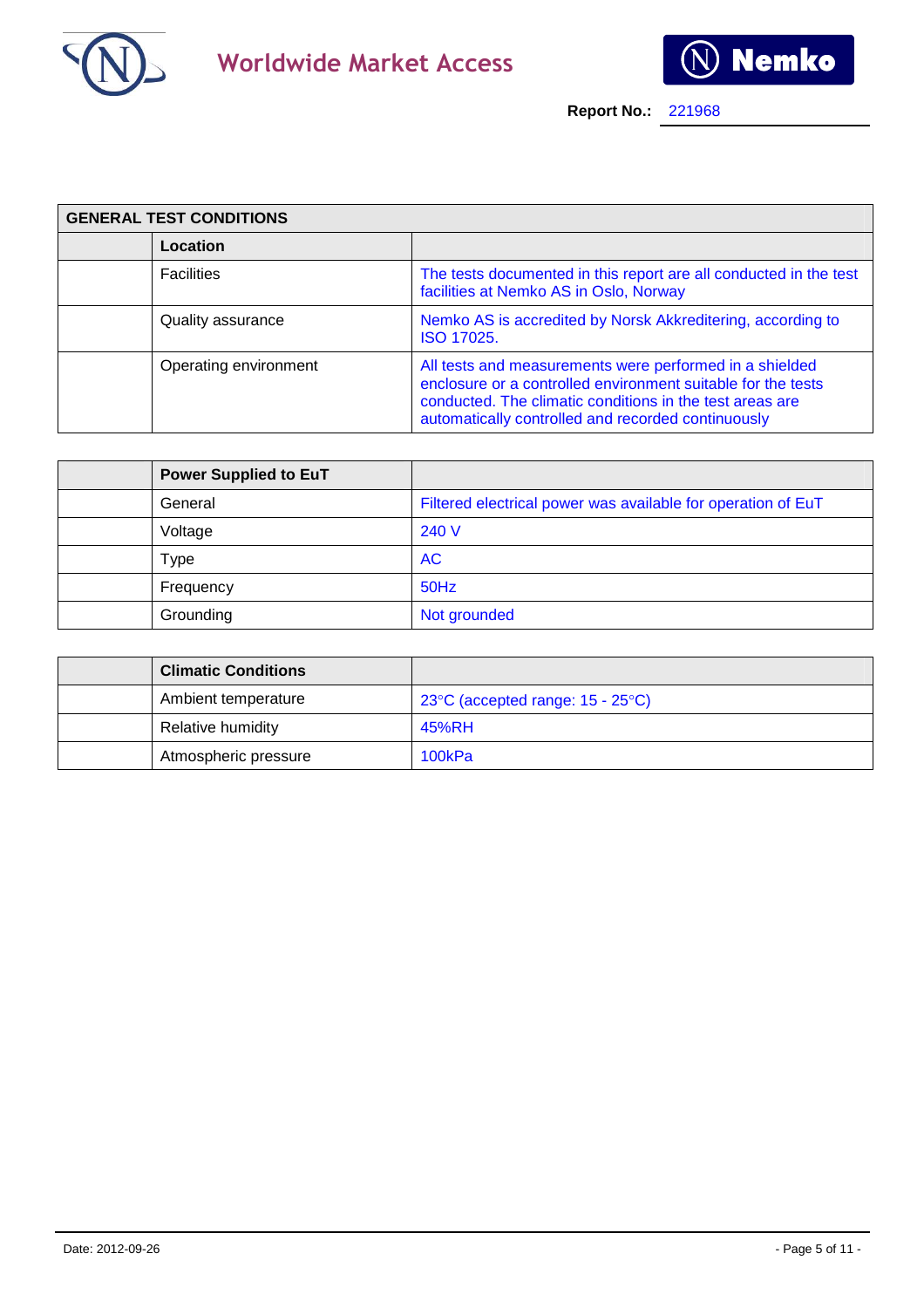



| <b>REQUIREMENTS</b> |              |                    |                |  |
|---------------------|--------------|--------------------|----------------|--|
| <b>Clause</b>       | Requirement  | <b>Information</b> | <b>Verdict</b> |  |
|                     | <b>SCOPE</b> |                    |                |  |

| <b>Clause</b> | Requirement                 | <b>Information</b> | <b>Verdic</b> |
|---------------|-----------------------------|--------------------|---------------|
|               | <b>NORMATIVE REFERENCES</b> |                    |               |

| <b>Clause</b> | Requirement                  | <b>Information</b> | <b>Verdict</b> |
|---------------|------------------------------|--------------------|----------------|
|               | <b>TERMS AND DEFINITIONS</b> |                    |                |

| <b>Clause</b> | Requirement                                           | <b>Information</b> | <b>Verdict</b> |
|---------------|-------------------------------------------------------|--------------------|----------------|
|               | <b>CHOICE OF TEST METHOD AND</b><br><b>LIMIT SETS</b> |                    |                |

| <b>Clause</b> | Requirement                                                                                                                                                             | <b>Information</b>               | <b>Verdict</b> |
|---------------|-------------------------------------------------------------------------------------------------------------------------------------------------------------------------|----------------------------------|----------------|
| 5             | <b>MEASURING METHODS</b>                                                                                                                                                |                                  | P              |
| 5.1           | <b>ELECTRIC FIELDS</b>                                                                                                                                                  |                                  | P              |
|               | The measurement method is under<br>consideration.                                                                                                                       | <b>Compliant without testing</b> | P              |
|               | If appliances, with their internal<br>transformer or electronic circuit.<br>are working at voltage lower than 1<br>000 V, they are deemed to comply<br>without testing. |                                  |                |
| 5.2           | <b>FREQUENCY RANGE</b>                                                                                                                                                  |                                  | P              |
|               | Frequency range considered                                                                                                                                              | $10Hz - 400kHz$                  |                |
| 5.3           | <b>MEASURING DISTANCES,</b><br><b>POSITIONS AND OPERATING</b><br><b>MODE</b>                                                                                            |                                  | P              |
|               | Operating condition                                                                                                                                                     | Continuously.                    |                |
|               | Measuring distance(s)                                                                                                                                                   | 0 cm and 10 cm                   |                |
|               | Measuring position(s)                                                                                                                                                   | Top of the EuT                   |                |
| 5.4           | <b>MAGNETIC FIELD SENSOR</b>                                                                                                                                            |                                  | P              |
|               | Measurement values of flux density<br>are averaged over an area of 100<br>cm <sub>2</sub> in each direction.                                                            |                                  |                |
|               | The reference sensor consists of<br>three mutually perpendicular<br>concentric coils with a measuring<br>area of 100 cm2 $\Box$ } 5 cm2 to                              |                                  |                |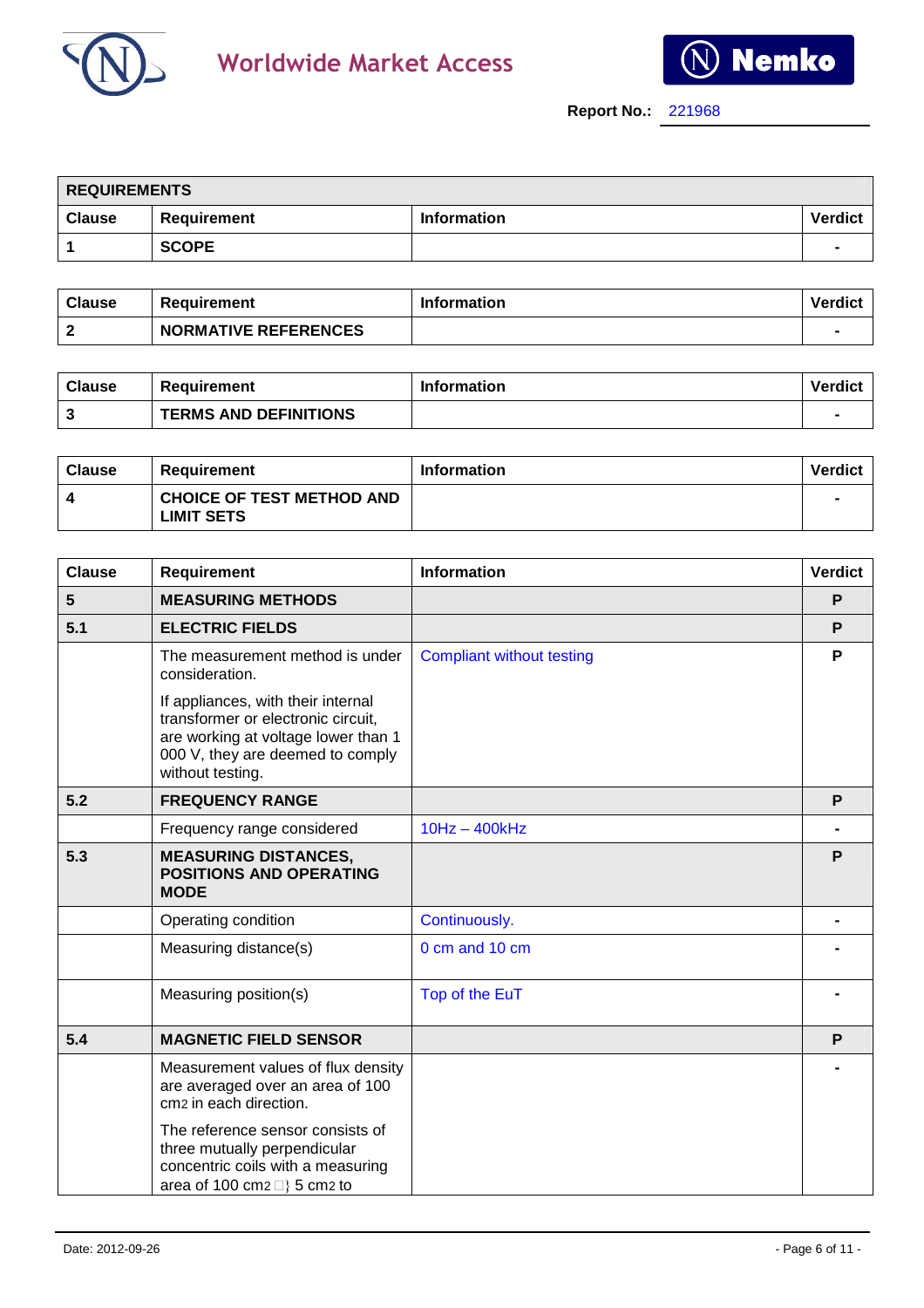



|                | provide isotropic sensitivity. The<br>outside diameter of the reference<br>sensor shall not exceed 13 cm.                                                                                                                           |                                                                                                                                                                                                                                                                                                                                                                                                                                                |   |
|----------------|-------------------------------------------------------------------------------------------------------------------------------------------------------------------------------------------------------------------------------------|------------------------------------------------------------------------------------------------------------------------------------------------------------------------------------------------------------------------------------------------------------------------------------------------------------------------------------------------------------------------------------------------------------------------------------------------|---|
|                | For the determination of coupling<br>factors, as specified in Annex C,<br>an isotropic sensor having a<br>measuring area of $3 \pm 0.3$ cm2 is<br>used.                                                                             |                                                                                                                                                                                                                                                                                                                                                                                                                                                |   |
|                | NOTE 1 It is permissible to use a single<br>direction sensor (not isotropic) in<br>combination with an appropriate summation<br>method.                                                                                             |                                                                                                                                                                                                                                                                                                                                                                                                                                                |   |
|                | NOTE 2 The final value of the magnetic flux<br>density is the vector addition of the values<br>measured in each direction. This ensures<br>that the measured value is independent of<br>the direction of the magnetic field vector. |                                                                                                                                                                                                                                                                                                                                                                                                                                                |   |
| 5.5            | <b>MEASURING PROCEDURES</b><br><b>FOR MAGNETIC FIELDS</b>                                                                                                                                                                           |                                                                                                                                                                                                                                                                                                                                                                                                                                                |   |
|                | Measuring method applied                                                                                                                                                                                                            | 5.5.2 Time domain method                                                                                                                                                                                                                                                                                                                                                                                                                       |   |
|                | Instruments used during the<br>measurements                                                                                                                                                                                         | Narda ELT-400 BN 2304/01<br>N-3634 Voltech PM100<br>N-2308 Fluke 27                                                                                                                                                                                                                                                                                                                                                                            |   |
|                | Background noise level                                                                                                                                                                                                              | < 1% of limit                                                                                                                                                                                                                                                                                                                                                                                                                                  | Ρ |
| 5.5.2          | Time domain method                                                                                                                                                                                                                  |                                                                                                                                                                                                                                                                                                                                                                                                                                                | P |
| (See Annex B). | performed at faces of the EuT specified to be applicable in the standard, at the measuring distance specified.<br>standard and recorded in this report as a percentage of the reference level (limit).                              | A screening test was made to identify the "hot spot" of EuT (where the EuT had its peak magnetic radiation level). The screening was only<br>A final measurement was then performed at the "hot spot", and the measured level recorded in this report as a percentage of the reference level<br>If the measured level was found to be higher than the reference level, the measured level was multiplied by a coupling factor specified in the |   |
|                |                                                                                                                                                                                                                                     | If either of the two values were below the reference level, the product was considered compliant with the standard.                                                                                                                                                                                                                                                                                                                            |   |
|                | Measured level                                                                                                                                                                                                                      | 0.7 % Of limit @ measuring distance 10 cm<br>2.0 % Of limit @ measuring distance 0 cm                                                                                                                                                                                                                                                                                                                                                          | P |
|                | Position of worst measured level                                                                                                                                                                                                    | No significant worst position found                                                                                                                                                                                                                                                                                                                                                                                                            |   |
|                | <b>Calculated level</b>                                                                                                                                                                                                             | Not required, measured level is below reference level                                                                                                                                                                                                                                                                                                                                                                                          | N |
|                | Spectrum analysis                                                                                                                                                                                                                   | No spectrum available                                                                                                                                                                                                                                                                                                                                                                                                                          | N |
|                |                                                                                                                                                                                                                                     |                                                                                                                                                                                                                                                                                                                                                                                                                                                |   |
| Note:          |                                                                                                                                                                                                                                     |                                                                                                                                                                                                                                                                                                                                                                                                                                                |   |
| 5.5.3          | Line spectrum evaluation method                                                                                                                                                                                                     | Method not used                                                                                                                                                                                                                                                                                                                                                                                                                                | N |
| 5.5.4          | Alternative test method                                                                                                                                                                                                             | Method not used                                                                                                                                                                                                                                                                                                                                                                                                                                | N |
| 5.6            | <b>MEASUREMENT UNCERTAINTY</b>                                                                                                                                                                                                      |                                                                                                                                                                                                                                                                                                                                                                                                                                                | P |
|                | The maximum overall<br>measurement uncertainty shall not                                                                                                                                                                            | Magnetic fields: 12% at the reference value.                                                                                                                                                                                                                                                                                                                                                                                                   | P |
|                |                                                                                                                                                                                                                                     |                                                                                                                                                                                                                                                                                                                                                                                                                                                |   |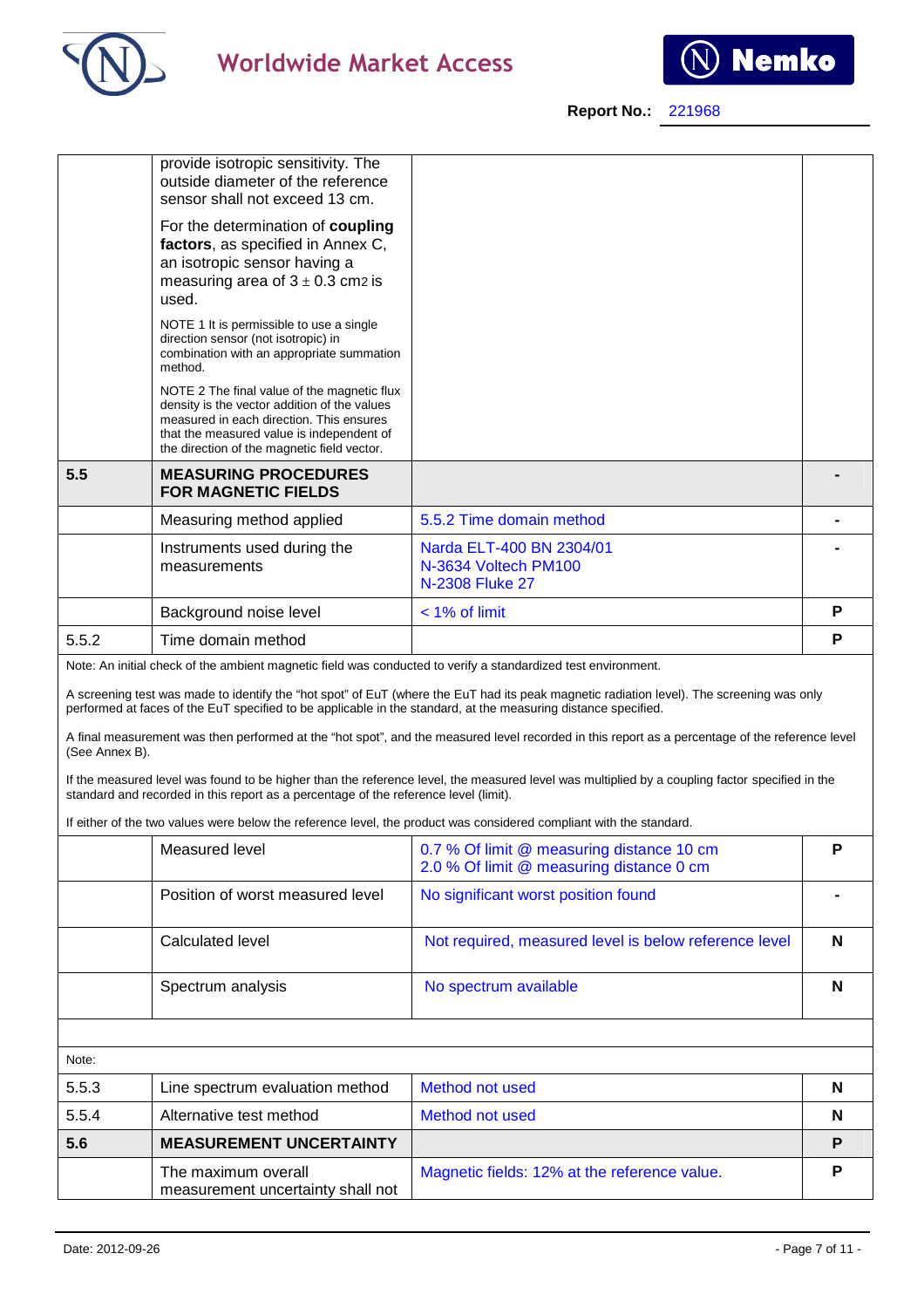





| exceed 25 % of the limit.                          |                                                                                                                                                                                                                                                                   |  |
|----------------------------------------------------|-------------------------------------------------------------------------------------------------------------------------------------------------------------------------------------------------------------------------------------------------------------------|--|
| implemented as follows:                            | When the result has to be<br>compared with a limit, the<br>measurement uncertainty shall be                                                                                                                                                                       |  |
| compared with the limit;                           | - to establish whether an<br>appliance produces only fields<br>below the limit, the measurement<br>uncertainty has to be added to the<br>result and the sum has to be<br>NOTE This applies e.g. for measurements<br>carried out by the manufacturer.              |  |
| compared with the limit.<br>surveillance purposes. | - to establish whether an<br>appliance produces fields over the<br>limit, the measurement uncertainty<br>has to be subtracted from the<br>result and the difference has to be<br>NOTE This applies e.g. for measurements<br>carried out by authorities for market |  |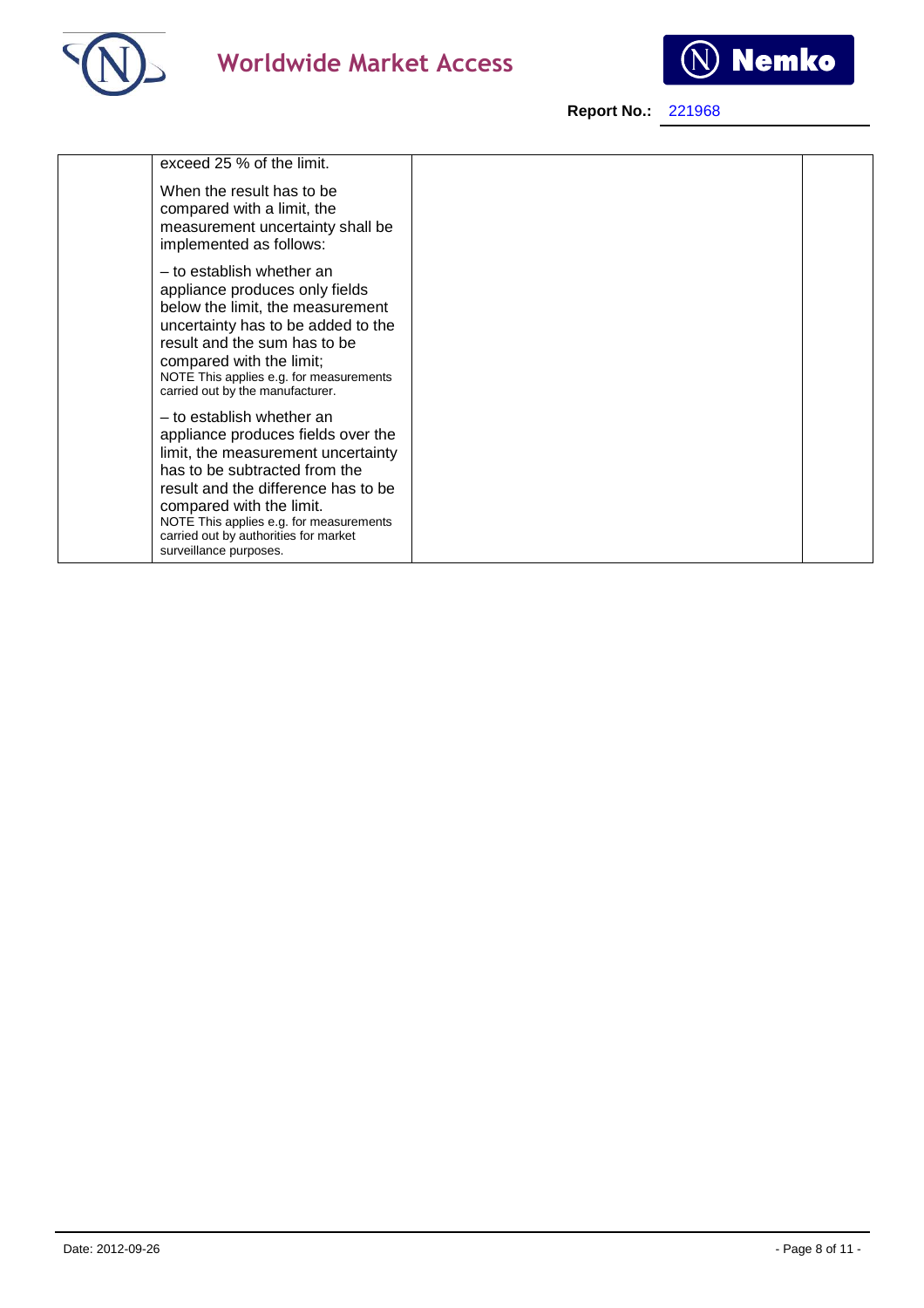



# **Annexes**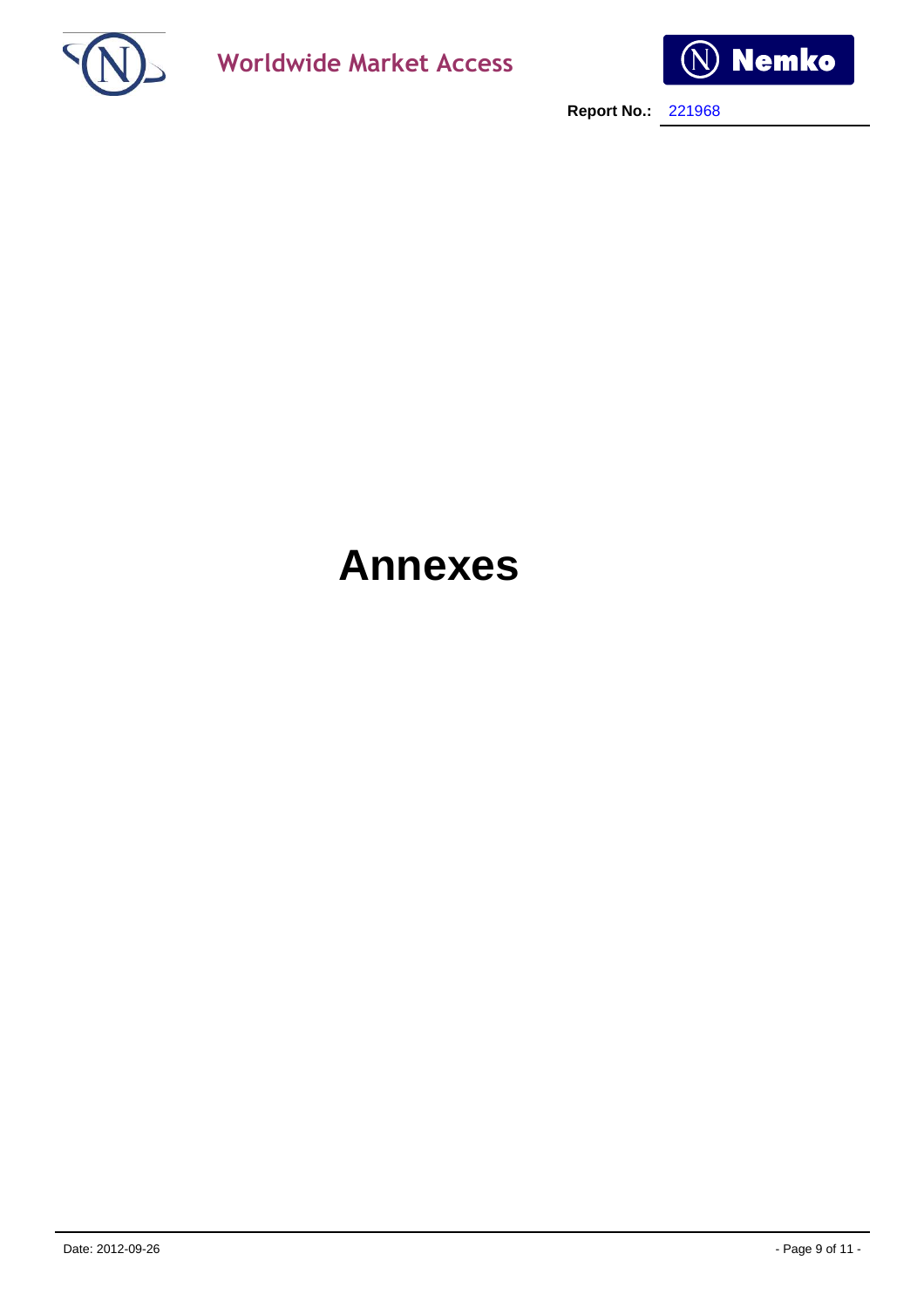